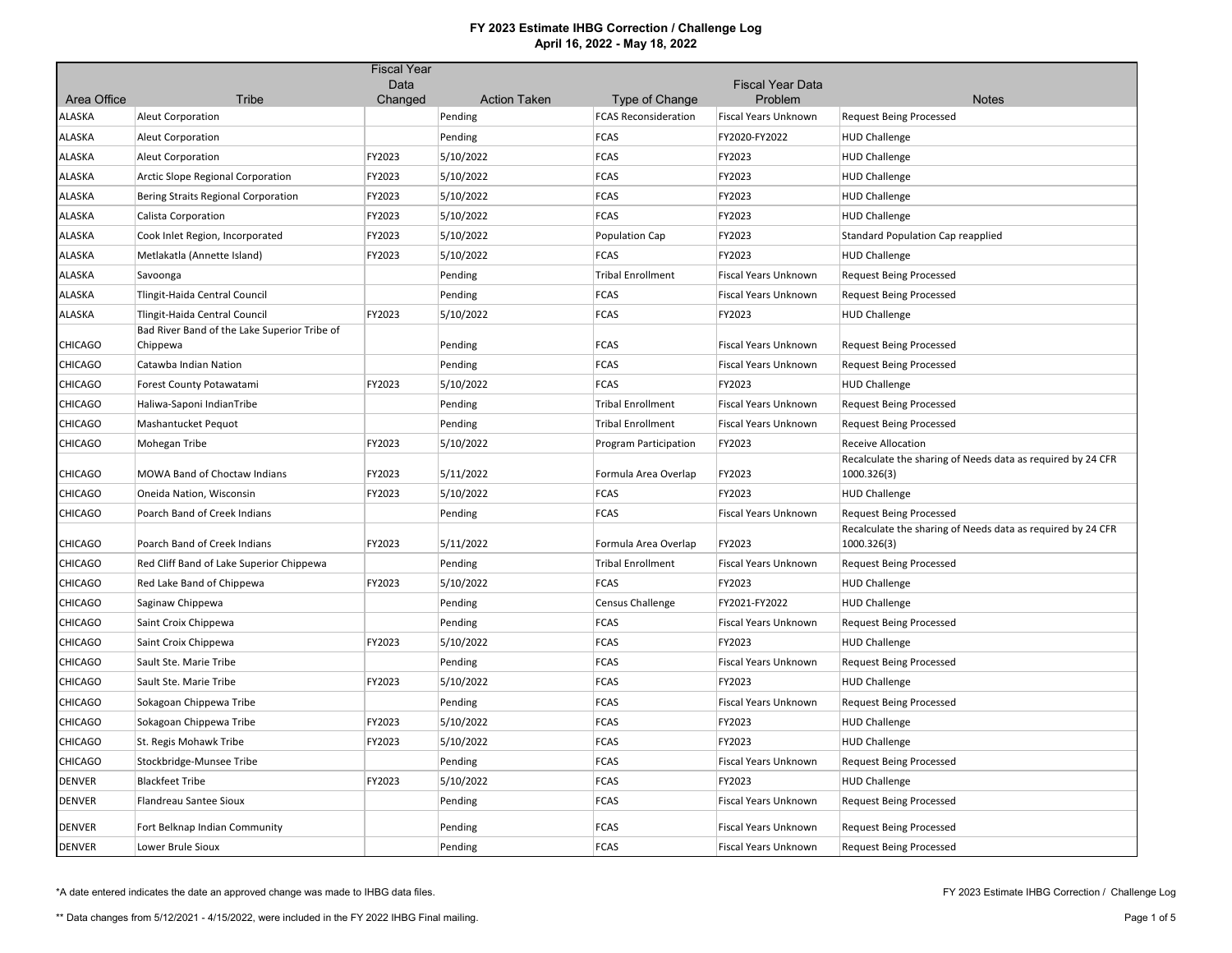|               |                                          | <b>Fiscal Year</b> |                     |                              |                                                |                                                                |
|---------------|------------------------------------------|--------------------|---------------------|------------------------------|------------------------------------------------|----------------------------------------------------------------|
|               |                                          | Data               |                     |                              | <b>Fiscal Year Data</b>                        |                                                                |
| Area Office   | Tribe                                    | Changed            | <b>Action Taken</b> | Type of Change               | Problem                                        | <b>Notes</b>                                                   |
| DENVER        | Ponca Tribe of Nebraska                  | FY2023             | 5/10/2022           | <b>FCAS</b>                  | FY2023                                         | <b>HUD Challenge</b>                                           |
| DENVER        | Rosebud Sioux                            |                    | Pending             | <b>FCAS</b>                  | Fiscal Years Unknown<br>FY2013-FY2015, FY2017- | <b>Request Being Processed</b>                                 |
| DENVER        | Rosebud Sioux                            | FY2023             | 5/10/2022           | <b>Allocation Correction</b> | FY2020                                         | FCAS Over-funding                                              |
| <b>DENVER</b> | <b>Rosebud Sioux</b>                     | FY2023             | 5/10/2022           | <b>FCAS</b>                  | FY2023                                         | <b>HUD Challenge</b>                                           |
| <b>DENVER</b> | <b>Rosebud Sioux</b>                     | FY2024             | 5/10/2022           | <b>Allocation Correction</b> | FY2013-FY2015, FY2017-<br>FY2020               | FCAS Over-funding                                              |
| DENVER        | Rosebud Sioux                            | FY2025             | 5/10/2022           | <b>Allocation Correction</b> | FY2013-FY2015, FY2017-<br>FY2020               | FCAS Over-funding                                              |
| DENVER        | Rosebud Sioux                            | FY2026             | 5/10/2022           | <b>Allocation Correction</b> | FY2013-FY2015, FY2017-<br>FY2020               | FCAS Over-funding                                              |
| <b>DENVER</b> | Rosebud Sioux                            | FY2027             | 5/10/2022           | <b>Allocation Correction</b> | FY2013-FY2015, FY2017-<br>FY2020               | FCAS Over-funding                                              |
| DENVER        | Santee Sioux Tribe                       |                    | Pending             | <b>FCAS</b>                  | Fiscal Years Unknown                           | <b>Request Being Processed</b>                                 |
| DENVER        | Spirit Lake Sioux Tribe                  | FY2023             | 5/10/2022           | <b>FCAS</b>                  | FY2023                                         | <b>HUD Challenge</b>                                           |
| DENVER        | Three Affiliated Tribes of Fort Berthold |                    | Pending             | Repayment                    | FY2006-FY2008                                  | FCAS Over-funding Tolled                                       |
| <b>DENVER</b> | Three Affiliated Tribes of Fort Berthold |                    | Pending             | Repayment                    | FY2008                                         | FCAS Over-funding Tolled                                       |
| DENVER        | Turtle Mountain Band of Chippewa         |                    | Pending             | <b>FCAS</b>                  | Fiscal Years Unknown                           | <b>Request Being Processed</b>                                 |
| DENVER        | <b>Yankton Sioux</b>                     | FY2023             | 5/10/2022           | <b>FCAS</b>                  | FY2023                                         | <b>HUD Challenge</b>                                           |
| OKLAHOMA      | Absentee-Shawnee                         | FY2023             | 5/10/2022           | <b>FCAS</b>                  | FY2023                                         | <b>HUD Challenge</b>                                           |
| OKLAHOMA      | Alabama-Quassarte Tribal Town            | FY2023             | 5/11/2022           | Formula Area Overlap         | FY2023                                         | Use TRSAIP to partition needs data among all Tribes in overlap |
| OKLAHOMA      | Apache Tribe                             |                    | Pending             | <b>FCAS</b>                  | Fiscal Years Unknown                           | <b>Request Being Processed</b>                                 |
| OKLAHOMA      | Apache Tribe                             | FY2023             | 5/10/2022           | FCAS                         | FY2023                                         | <b>HUD Challenge</b>                                           |
| OKLAHOMA      | <b>Cherokee Nation</b>                   |                    | Pending             | <b>FCAS</b>                  | <b>Fiscal Years Unknown</b>                    | <b>Request Being Processed</b>                                 |
| OKLAHOMA      | <b>Cherokee Nation</b>                   | FY2023             | 5/10/2022           | <b>Allocation Correction</b> | FY2020                                         | FCAS Over-funding                                              |
| OKLAHOMA      | <b>Cherokee Nation</b>                   | FY2023             | 5/10/2022           | <b>FCAS</b>                  | FY2023                                         | <b>HUD Challenge</b>                                           |
| OKLAHOMA      | Cheyenne and Arapaho Tribes              |                    | Pending             | FCAS                         | Fiscal Years Unknown                           | <b>Request Being Processed</b>                                 |
| OKLAHOMA      | Cheyenne and Arapaho Tribes              | FY2023             | 5/10/2022           | <b>FCAS</b>                  | FY2023                                         | <b>HUD Challenge</b>                                           |
| OKLAHOMA      | Chickasaw Nation                         |                    | Pending             | <b>FCAS</b>                  | Fiscal Years Unknown                           | <b>Request Being Processed</b>                                 |
| OKLAHOMA      | Chickasaw Nation                         |                    | Pending             | <b>FCAS Appeal</b>           | <b>Fiscal Years Unknown</b>                    | <b>Request Being Processed</b>                                 |
| OKLAHOMA      | Chickasaw Nation                         | FY2023             | 5/10/2022           | <b>FCAS</b>                  | FY2023                                         | <b>HUD Challenge</b>                                           |
| OKLAHOMA      | <b>Choctaw Nation</b>                    | FY2023             | 5/10/2022           | <b>FCAS</b>                  | FY2023                                         | <b>HUD Challenge</b>                                           |
| OKLAHOMA      | <b>Comanche Nation</b>                   | FY2023             | 5/10/2022           | <b>FCAS</b>                  | FY2023                                         | <b>HUD Challenge</b>                                           |
| OKLAHOMA      | Coushatta Tribe                          |                    | Pending             | <b>Tribal Enrollment</b>     | <b>Fiscal Years Unknown</b>                    | <b>Request Being Processed</b>                                 |
| OKLAHOMA      | Delaware Tribe of Indians (Eastern)      |                    | Pending             | <b>FCAS</b>                  | Fiscal Years Unknown                           | <b>Request Being Processed</b>                                 |
| OKLAHOMA      | Delaware Tribe of Indians (Eastern)      | FY2023             | 5/10/2022           | <b>FCAS</b>                  | FY2023                                         | <b>HUD Challenge</b>                                           |
| OKLAHOMA      | Iowa Tribe of Oklahoma                   | FY2023             | 5/10/2022           | <b>FCAS</b>                  | FY2023                                         | <b>HUD Challenge</b>                                           |
| OKLAHOMA      | <b>Kaw Nation</b>                        | FY2023             | 5/10/2022           | <b>FCAS</b>                  | FY2023                                         | <b>HUD Challenge</b>                                           |
| OKLAHOMA      | Kialegee Tribal Town                     | FY2023             | 5/11/2022           | Formula Area Overlap         | FY2023                                         | Use TRSAIP to partition needs data among all Tribes in overlap |

\*A date entered indicates the date an approved change was made to IHBG data files.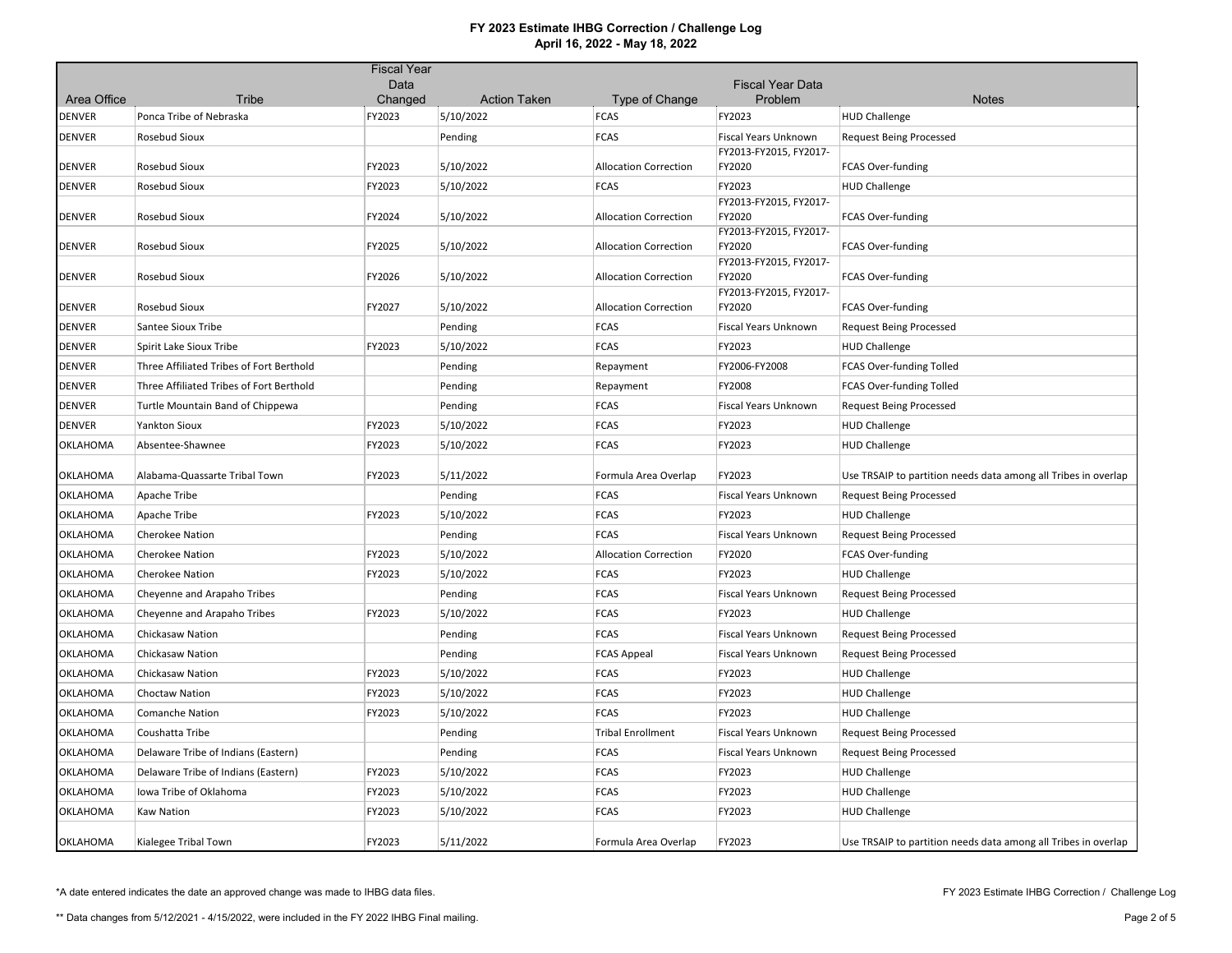|                 |                                           | <b>Fiscal Year</b> |                     |                                        |                             |                                                                |
|-----------------|-------------------------------------------|--------------------|---------------------|----------------------------------------|-----------------------------|----------------------------------------------------------------|
|                 |                                           | Data               |                     |                                        | <b>Fiscal Year Data</b>     |                                                                |
| Area Office     | <b>Tribe</b>                              | Changed            | <b>Action Taken</b> | Type of Change                         | Problem                     | <b>Notes</b>                                                   |
| OKLAHOMA        | Muscogee (Creek) Nation                   | FY2023             | 5/10/2022           | <b>FCAS</b>                            | FY2023                      | <b>HUD Challenge</b>                                           |
| <b>OKLAHOMA</b> | Muscogee (Creek) Nation                   | FY2023             | 5/11/2022           | Formula Area Overlap                   | FY2023                      | Use TRSAIP to partition needs data among all Tribes in overlap |
| OKLAHOMA        | Sac and Fox Nation, Oklahoma              |                    | Pending             | <b>FCAS</b>                            | Fiscal Years Unknown        | <b>Request Being Processed</b>                                 |
| <b>OKLAHOMA</b> | <b>Thiopthiocco Tribal Town</b>           | FY2023             | 5/11/2022           | Formula Area Overlap                   | FY2023                      | Use TRSAIP to partition needs data among all Tribes in overlap |
| OKLAHOMA        | Wichita Tribe                             | FY2023             | 5/10/2022           | <b>FCAS</b>                            | FY2023                      | <b>HUD Challenge</b>                                           |
| <b>PHOENIX</b>  | Acoma Pueblo                              |                    | Pending             | <b>FCAS</b>                            | Fiscal Years Unknown        | <b>Request Being Processed</b>                                 |
| PHOENIX         | Cahto Tribe of the Laytonville Rancheria  |                    | Pending             | <b>FCAS</b>                            | Fiscal Years Unknown        | <b>Request Being Processed</b>                                 |
| <b>PHOENIX</b>  | Chemehuevi                                |                    | Pending             | <b>FCAS</b>                            | Fiscal Years Unknown        | <b>Request Being Processed</b>                                 |
| <b>PHOENIX</b>  | Cochiti Pueblo                            |                    | Pending             | <b>FCAS</b>                            | Fiscal Years Unknown        | <b>Request Being Processed</b>                                 |
| <b>PHOENIX</b>  | Cold Springs Rancheria                    |                    | Pending             | <b>FCAS</b>                            | Fiscal Years Unknown        | <b>Request Being Processed</b>                                 |
| <b>PHOENIX</b>  | Duck Valley Shoshone-Paiute               | FY2023             | 5/10/2022           | <b>FCAS</b>                            | FY2023                      | <b>HUD Challenge</b>                                           |
| <b>PHOENIX</b>  | Fallon Paiute-Shoshone Tribe              |                    | Pending             | <b>FCAS</b>                            | FY2020-FY2022               | <b>HUD Challenge</b>                                           |
| <b>PHOENIX</b>  | Fallon Paiute-Shoshone Tribe              | FY2023             | 5/10/2022           | <b>FCAS</b>                            | FY2023                      | <b>HUD Challenge</b>                                           |
| <b>PHOENIX</b>  | Hoopa Valley                              | FY2023             | 5/10/2022           | <b>FCAS</b>                            | FY2023                      | <b>HUD Challenge</b>                                           |
| <b>PHOENIX</b>  | Hopi                                      | FY2023             | 5/10/2022           | <b>FCAS</b>                            | FY2023                      | <b>HUD Challenge</b>                                           |
| <b>PHOENIX</b>  | Jemez Pueblo                              |                    | Pending             | <b>FCAS</b>                            | FY2019-FY2022               | <b>HUD Challenge</b>                                           |
| <b>PHOENIX</b>  | Jemez Pueblo                              | FY2023             | 5/10/2022           | <b>FCAS</b>                            | FY2023                      | <b>HUD Challenge</b>                                           |
| <b>PHOENIX</b>  | Karuk Tribe                               | FY2023             | 5/10/2022           | <b>FCAS</b>                            | FY2023                      | <b>HUD Challenge</b>                                           |
| <b>PHOENIX</b>  | Laguna Pueblo                             |                    | Pending             | <b>FCAS</b>                            | Fiscal Years Unknown        | <b>Request Being Processed</b>                                 |
| <b>PHOENIX</b>  | Lone Pine Paiute-Shoshone                 |                    | Pending             | <b>FCAS</b>                            | FY2019-FY2021               | <b>HUD Challenge</b>                                           |
| <b>PHOENIX</b>  | Lone Pine Paiute-Shoshone                 |                    | Pending             | Formula Area                           | FY2013-FY2020               | <b>HUD Challenge</b>                                           |
| <b>PHOENIX</b>  | Mescalero Apache Tribe                    |                    | Pending             | <b>FCAS</b>                            | Fiscal Years Unknown        | <b>Request Being Processed</b>                                 |
| <b>PHOENIX</b>  | Nambe Pueblo                              |                    | Pending             | <b>FCAS</b>                            | Fiscal Years Unknown        | <b>Request Being Processed</b>                                 |
| <b>PHOENIX</b>  | Navajo Nation                             |                    | Pending             | <b>FCAS</b>                            | Fiscal Years Unknown        | <b>Request Being Processed</b>                                 |
| <b>PHOENIX</b>  | Navajo Nation                             | FY2023             | 5/10/2022           | <b>FCAS</b>                            | FY2023                      | <b>HUD Challenge</b>                                           |
| <b>PHOENIX</b>  | North Fork Rancheria                      |                    | Pending             | <b>Tribal Enrollment</b>               | Fiscal Years Unknown        | <b>Request Being Processed</b>                                 |
| <b>PHOENIX</b>  | <b>Pyramid Lake Paiute</b>                | FY2023             | 5/10/2022           | <b>FCAS</b>                            | FY2023                      | <b>HUD Challenge</b>                                           |
| <b>PHOENIX</b>  | Quartz Valley Indian Community            |                    | Pending             | <b>FCAS</b>                            | Fiscal Years Unknown        | <b>Request Being Processed</b>                                 |
| PHOENIX         | Quechan Tribe                             |                    | Pending             | <b>FCAS</b>                            | Fiscal Years Unknown        | <b>Request Being Processed</b>                                 |
| <b>PHOENIX</b>  | Reno-Sparks Indian Colony                 |                    | Pending             | <b>FCAS</b>                            | FY2020-FY2022               | <b>HUD Challenge</b>                                           |
| <b>PHOENIX</b>  | Salt River Pima-Maricopa Indian Community |                    | Pending             | <b>Allocation Correction</b>           | FY2001-FY2009               | <b>Continued Eligibility Documented</b>                        |
| <b>PHOENIX</b>  | Salt River Pima-Maricopa Indian Community |                    | Pending             | <b>Allocation Correction</b>           | FY2010-FY2013               | FCAS Over-funding                                              |
| <b>PHOENIX</b>  | Salt River Pima-Maricopa Indian Community |                    | Pending             | <b>Allocation Correction</b><br>Appeal | FY2003-FY2015               | FCAS Over-funding                                              |
| <b>PHOENIX</b>  | Salt River Pima-Maricopa Indian Community |                    | Pending             | <b>FCAS</b>                            | <b>Fiscal Years Unknown</b> | <b>FCAS Update</b>                                             |

\*A date entered indicates the date an approved change was made to IHBG data files.

FY 2023 Estimate IHBG Correction / Challenge Log

\*\* Data changes from 5/12/2021 - 4/15/2022, were included in the FY 2022 IHBG Final mailing.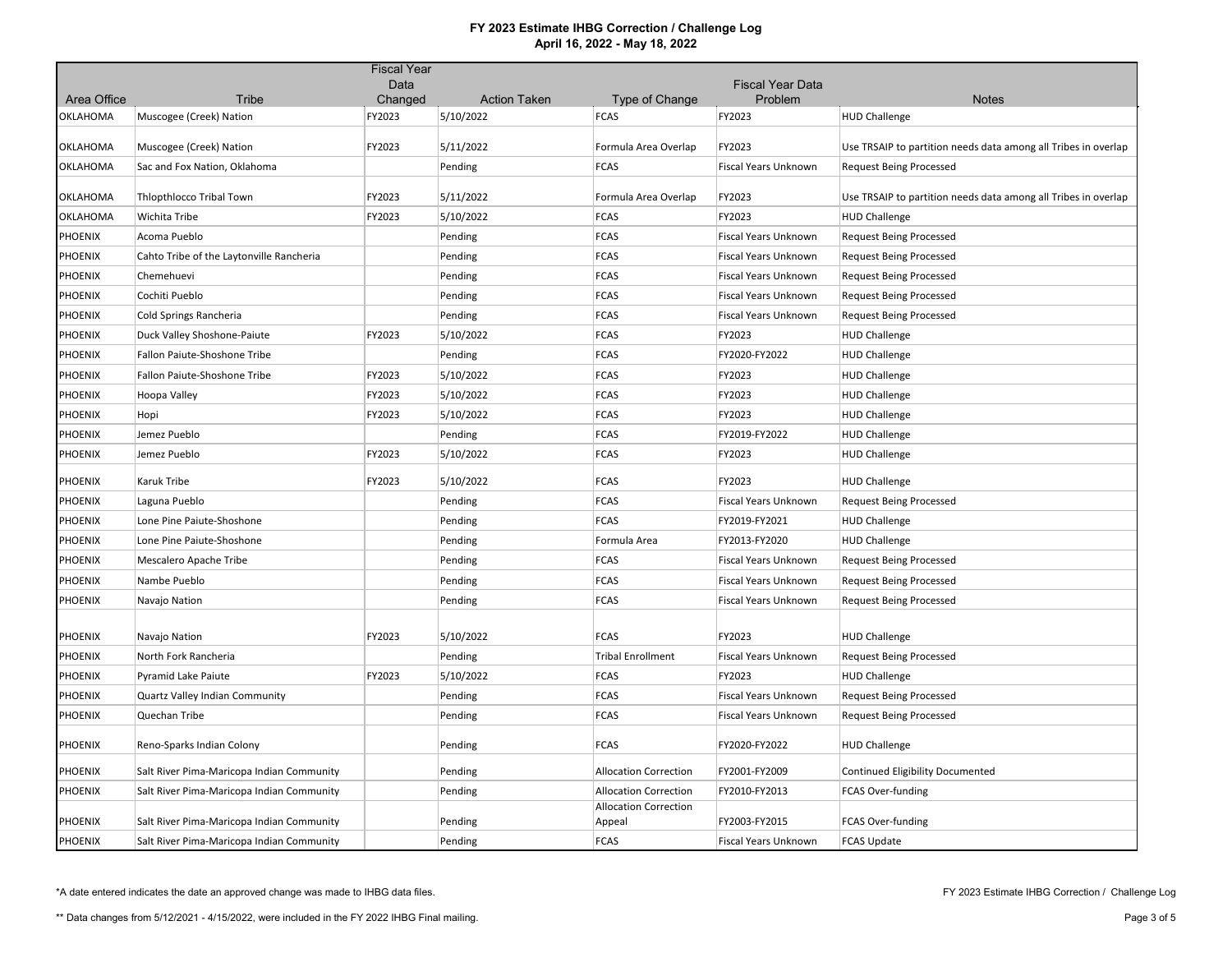|                |                                           | <b>Fiscal Year</b> |                                |                               |                                 |                                                                                               |
|----------------|-------------------------------------------|--------------------|--------------------------------|-------------------------------|---------------------------------|-----------------------------------------------------------------------------------------------|
| Area Office    | Tribe                                     | Data               |                                |                               | <b>Fiscal Year Data</b>         |                                                                                               |
| <b>PHOENIX</b> | Salt River Pima-Maricopa Indian Community | Changed            | <b>Action Taken</b><br>Pending | Type of Change<br><b>FCAS</b> | Problem<br>Fiscal Years Unknown | <b>Notes</b><br><b>HUD Challenge</b>                                                          |
| <b>PHOENIX</b> | Salt River Pima-Maricopa Indian Community |                    | Pending                        | <b>FCAS</b>                   | Fiscal Years Unknown            | <b>Request Being Processed</b>                                                                |
| <b>PHOENIX</b> |                                           |                    |                                |                               |                                 |                                                                                               |
|                | Salt River Pima-Maricopa Indian Community |                    | Pending                        | FCAS (prior year)             |                                 |                                                                                               |
| <b>PHOENIX</b> | Salt River Pima-Maricopa Indian Community |                    | Pending                        | <b>FCAS Correction</b>        | FY2007-FY2016                   |                                                                                               |
| <b>PHOENIX</b> | Salt River Pima-Maricopa Indian Community |                    | Pending                        | <b>FCAS Reconsideration</b>   | <b>Fiscal Years Unknown</b>     | <b>Request Being Processed</b>                                                                |
| <b>PHOENIX</b> | San Carlos Apache                         |                    | Pending                        | <b>FCAS</b>                   | <b>Fiscal Years Unknown</b>     | <b>Request Being Processed</b>                                                                |
| <b>PHOENIX</b> | San Ildefonso Pueblo                      |                    | Pending                        | <b>FCAS</b>                   | Fiscal Years Unknown            | <b>Request Being Processed</b>                                                                |
| <b>PHOENIX</b> | San Pasqual Band                          |                    | Pending                        | <b>FCAS</b>                   | Fiscal Years Unknown            | <b>Request Being Processed</b>                                                                |
| <b>PHOENIX</b> | Santa Ana Pueblo                          |                    | Pending                        | <b>FCAS</b>                   | Fiscal Years Unknown            | <b>Request Being Processed</b>                                                                |
| <b>PHOENIX</b> | Santa Clara Pueblo                        |                    | Pending                        | <b>FCAS</b>                   | FY2018-FY2020                   | <b>HUD Challenge</b>                                                                          |
| <b>PHOENIX</b> | Santo Domingo Pueblo                      |                    | Pending                        | <b>FCAS</b>                   | Fiscal Years Unknown            | Insufficient Information                                                                      |
| <b>PHOENIX</b> | Stewarts Point Rancheria                  |                    | Pending                        | Tribal Enrollment             | Fiscal Years Unknown            | <b>Request Being Processed</b>                                                                |
| <b>PHOENIX</b> | Te-Moak                                   |                    | Pending                        | <b>FCAS</b>                   | <b>Fiscal Years Unknown</b>     | <b>Request Being Processed</b>                                                                |
| <b>PHOENIX</b> | Tohono O'Odham Nation                     |                    | Pending                        | <b>FCAS Reconsideration</b>   | Fiscal Years Unknown            | <b>Request Being Processed</b>                                                                |
| <b>PHOENIX</b> | Tohono O'Odham Nation                     | FY2023             | 5/10/2022                      | <b>Allocation Correction</b>  | FY2009-FY2014, FY2021           | FCAS Over-funding, Continued Eligibility Documented                                           |
| <b>PHOENIX</b> | Tohono O'Odham Nation                     | FY2023             | 5/10/2022                      | <b>FCAS</b>                   | FY2023                          | <b>HUD Challenge</b>                                                                          |
| <b>PHOENIX</b> | Torres-Martinez Desert Cahuilla Indians   | FY2023             | 5/10/2022                      | <b>FCAS</b>                   | FY2023                          | <b>HUD Challenge</b>                                                                          |
| <b>PHOENIX</b> | Tule River Indian Tribe                   |                    | Pending                        | <b>FCAS</b>                   | <b>Fiscal Years Unknown</b>     | <b>Request Being Processed</b>                                                                |
| <b>PHOENIX</b> | Washoe Tribe                              |                    | Pending                        | <b>FCAS</b>                   | Fiscal Years Unknown            | <b>Request Being Processed</b>                                                                |
| <b>PHOENIX</b> | White Mountain Apache (Fort Apache)       | FY2023             | 5/10/2022                      | <b>FCAS</b>                   | FY2023                          | <b>HUD Challenge</b>                                                                          |
| <b>PHOENIX</b> | Yavapai-Apache (Camp Verde)               |                    | Pending                        | <b>FCAS</b>                   | Fiscal Years Unknown            | <b>Request Being Processed</b>                                                                |
| <b>PHOENIX</b> | Yerington Paiute Tribe                    |                    | Pending                        | <b>FCAS</b>                   | Fiscal Years Unknown            | <b>Request Being Processed</b>                                                                |
| <b>PHOENIX</b> | Yurok Tribe                               |                    | Pending                        | <b>FCAS</b>                   | <b>Fiscal Years Unknown</b>     | <b>Request Being Processed</b>                                                                |
| <b>PHOENIX</b> | Zuni Tribe                                |                    | Pending                        | <b>FCAS</b>                   | Fiscal Years Unknown            | <b>Request Being Processed</b>                                                                |
| <b>SEATTLE</b> | <b>Chehalis Confederated Tribes</b>       |                    | Pending                        | <b>FCAS</b>                   | Fiscal Years Unknown            | <b>Request Being Processed</b>                                                                |
| <b>SEATTLE</b> | Coeur D'Alene Tribe                       |                    | Pending                        | <b>FCAS</b>                   | <b>Fiscal Years Unknown</b>     | <b>Request Being Processed</b>                                                                |
| <b>SEATTLE</b> | Coeur D'Alene Tribe                       | FY2023             | 5/10/2022                      | <b>FCAS</b>                   | FY2023                          | <b>HUD Challenge</b>                                                                          |
| SEATTLE        | <b>Colville Confederated Tribes</b>       |                    | Pending                        | <b>FCAS</b>                   | <b>Fiscal Years Unknown</b>     | <b>Request Being Processed</b>                                                                |
| <b>SEATTLE</b> | <b>Colville Confederated Tribes</b>       | FY2022             | 5/11/2022                      | Formula Area Overlap          | FY2023                          | Recalculate the sharing of needs data as required by the<br>sharing agreement through FY 2025 |
| SEATTLE        | <b>Colville Confederated Tribes</b>       | FY2023             | 5/10/2022                      | <b>FCAS</b>                   | FY2023                          | <b>HUD Challenge</b>                                                                          |
| SEATTLE        | Coquille Indian Tribe                     |                    | Pending                        | <b>Allocation Correction</b>  | FY2014-FY2021                   | FCAS Over-funding                                                                             |
| <b>SEATTLE</b> | Coquille Indian Tribe                     |                    | Pending                        | FCAS (prior year)             |                                 |                                                                                               |
| SEATTLE        | Coquille Indian Tribe                     |                    | Pending                        | <b>FCAS Reconsideration</b>   | Fiscal Years Unknown            | <b>Request Being Processed</b>                                                                |
| <b>SEATTLE</b> | Coquille Indian Tribe                     | FY2023             | 5/10/2022                      | <b>FCAS</b>                   | FY2023                          | <b>HUD Challenge</b>                                                                          |
| <b>SEATTLE</b> | Kalispel Indian Community                 | FY2023             | 5/10/2022                      | <b>FCAS</b>                   | FY2023                          | <b>HUD Challenge</b>                                                                          |
| SEATTLE        | Kalispel Indian Community                 | FY2023             | 5/11/2022                      | Formula Area Overlap          | FY2023                          | Recalculate the sharing of needs data as required by the<br>sharing agreement through FY 2025 |
| SEATTLE        | Lummi Tribe                               |                    | Pending                        | Repayment                     | FY2008                          | <b>FCAS Over-funding Tolled</b>                                                               |

\*A date entered indicates the date an approved change was made to IHBG data files.

FY 2023 Estimate IHBG Correction / Challenge Log

\*\* Data changes from 5/12/2021 - 4/15/2022, were included in the FY 2022 IHBG Final mailing.